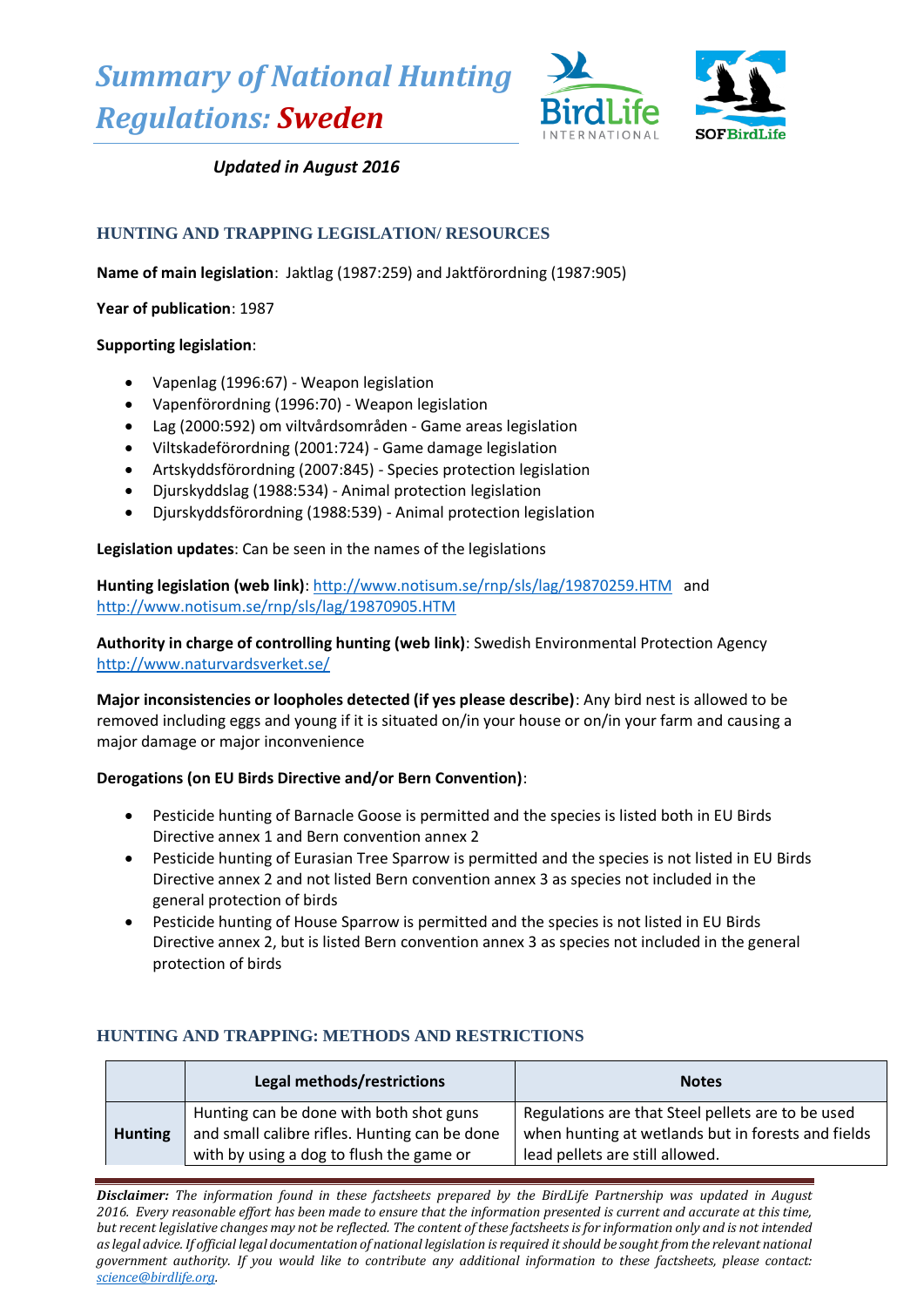|                 | from hides with decoys or from boats using                                                                                                                                                                                                                                                                                                                                                                                                                                                                                                                                                                                                                                                                                                                                                                                                                                                                                                                                                                                                                                                                                                  |                                                                                                                                                                                                                                                                                                                                                                                                                                                                                                                                                                                                                                                                                                                                                                                                                                                                                                                                                                                                                                                                                                                                                                                                                                                                                                                                                                                                                                                                                                                                                                                                                                                                                                                                                                                                                                                                                                                                                                                                                                                                                                                                                                                                                                                                                                                                                                     |
|-----------------|---------------------------------------------------------------------------------------------------------------------------------------------------------------------------------------------------------------------------------------------------------------------------------------------------------------------------------------------------------------------------------------------------------------------------------------------------------------------------------------------------------------------------------------------------------------------------------------------------------------------------------------------------------------------------------------------------------------------------------------------------------------------------------------------------------------------------------------------------------------------------------------------------------------------------------------------------------------------------------------------------------------------------------------------------------------------------------------------------------------------------------------------|---------------------------------------------------------------------------------------------------------------------------------------------------------------------------------------------------------------------------------------------------------------------------------------------------------------------------------------------------------------------------------------------------------------------------------------------------------------------------------------------------------------------------------------------------------------------------------------------------------------------------------------------------------------------------------------------------------------------------------------------------------------------------------------------------------------------------------------------------------------------------------------------------------------------------------------------------------------------------------------------------------------------------------------------------------------------------------------------------------------------------------------------------------------------------------------------------------------------------------------------------------------------------------------------------------------------------------------------------------------------------------------------------------------------------------------------------------------------------------------------------------------------------------------------------------------------------------------------------------------------------------------------------------------------------------------------------------------------------------------------------------------------------------------------------------------------------------------------------------------------------------------------------------------------------------------------------------------------------------------------------------------------------------------------------------------------------------------------------------------------------------------------------------------------------------------------------------------------------------------------------------------------------------------------------------------------------------------------------------------------|
|                 | decoys.                                                                                                                                                                                                                                                                                                                                                                                                                                                                                                                                                                                                                                                                                                                                                                                                                                                                                                                                                                                                                                                                                                                                     |                                                                                                                                                                                                                                                                                                                                                                                                                                                                                                                                                                                                                                                                                                                                                                                                                                                                                                                                                                                                                                                                                                                                                                                                                                                                                                                                                                                                                                                                                                                                                                                                                                                                                                                                                                                                                                                                                                                                                                                                                                                                                                                                                                                                                                                                                                                                                                     |
| <b>Trapping</b> | Permitted for:<br><b>Hooded Crows (Carrion Crows</b><br>subspecies), Black-billed Magpies<br>and Eurasian jackdaws (Crow-traps)<br><b>Black-billed Magpies and Eurasian</b><br>$\overline{\phantom{a}}$<br>jackdaws (Magpie traps)<br>Gulls (Gull traps)<br>$\overline{\phantom{a}}$<br>Northern Goshawk (Goshawk traps)<br>$\overline{\phantom{a}}$<br>Common Pheasant (Pheasant traps)<br>$\overline{\phantom{a}}$<br>Mallard (Mallard traps)<br>$\overline{\phantom{a}}$<br>Grey partridge (Grey partridge traps)<br>$\overline{\phantom{a}}$<br>Doves/pigeons (Dove traps)<br>$\overline{\phantom{a}}$<br>Black Grouse (Black grouse traps)<br>$\overline{\phantom{a}}$<br>Willow Grouse and Ptarmigan<br>$\overline{\phantom{a}}$<br>(Grouse traps)<br>No other trapping methods for birds are<br>allowed unless it is for scientific use where<br>all the ringing of birds come in.<br>Use of mist nets are prohibited unless for<br>bird ringing usage.<br>The only method to trap birds that are lethal<br>to the birds are the grouse traps for<br>Ptarmigan and Willow grouse. These traps<br>are noose traps catching the necks. | Crow trap is a large cage (One can stand in it<br>where the birds can get in by a hole in the roof but<br>has hard to get out. This trap is permitted to catch<br>crows, jackdaws and magpies with this. The birds<br>are after catching killed in a legitimate way, like<br>shoot or wring the neck.<br>Magpie traps are small cages with a door/roof that<br>close when the bird has triggered the latch inside<br>the cage. It is used for catching magpies and<br>jackdaws. The birds are after catching killed in a<br>legitimate way, like shoot or wring the neck.<br>Gull traps are small cages with a door/roof that<br>close when the bird has triggered the latch inside<br>the cage. It is used for catching gulls. The birds are<br>after catching killed in a legitimate way, like shoot<br>or wring the neck.<br>Goshawk traps are used in game estates to catch<br>Northern Goshawks to transport them away from<br>the gaming area. They are transported at least 30<br>km often 50 km away and released.<br>Black Grouse traps are used to catch black grouses<br>when lekking. Thereby it is used only in scientific<br>purpose.<br>Pheasant, Grey Partridge and Mallard traps are<br>cages where the birds have easy to get in, but hard<br>to find the exit. The birds are lured into the traps<br>with food. The birds are after catching killed in a<br>legitimate way, like shoot or wring the neck or<br>collected to be released again for hunting purpose<br>at gaming estates.<br>Dove traps are different sorts of cage traps<br>catching doves and they are mostly used in towns<br>for pesticide handling of Feral pigeons.<br>Grouse traps are nooses used to snare Ptarmigan<br>and Willow grouse. It is hideous that this is still<br>allowed in Sweden. This is the only trapping<br>method that kills the birds. This traps are together<br>with foot nooses for foxes are the only trapping<br>methods using nooses. It is disgrace that this is still<br>allowed in Sweden. It is only permitted north of<br>the 58 degrees north and it origins from Lapp<br>tradition. It is approved by EU since it has to do<br>with original inhabitants, in this case the Lapps<br>(reindeer owners). It still possible to buy noose<br>snared grouses at restaurants in the north<br>especially close to the mountain region (Fjällen) |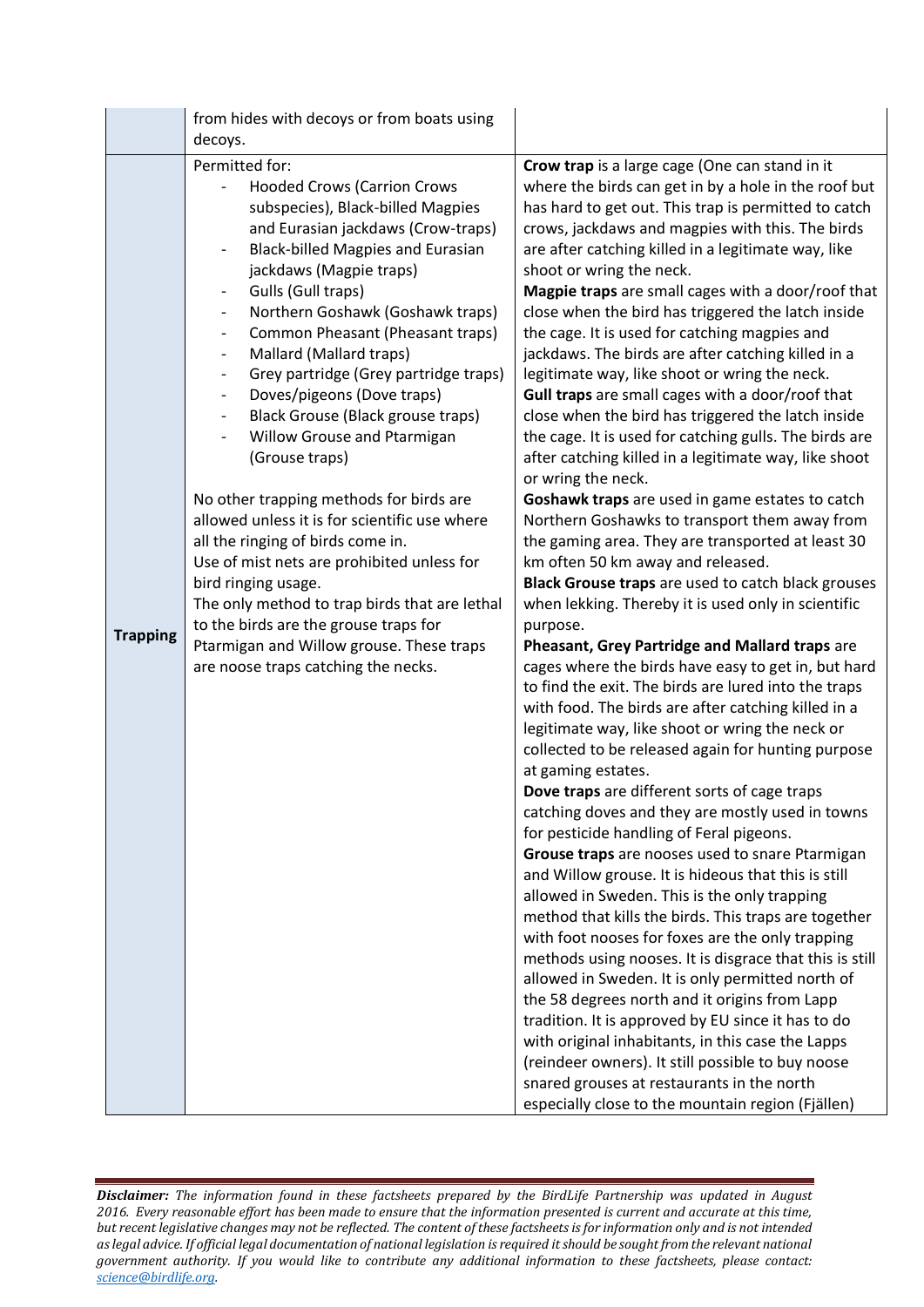#### **HUNTING SEASONS AND SPECIES**

| <b>Open Hunting</b><br><b>Season</b>                                | <b>Legally huntable species</b>        | <b>Notes</b>                                                                                                                                                                                                                                                                                                                                                                                            |
|---------------------------------------------------------------------|----------------------------------------|---------------------------------------------------------------------------------------------------------------------------------------------------------------------------------------------------------------------------------------------------------------------------------------------------------------------------------------------------------------------------------------------------------|
| 11/8-31/12                                                          | Greylag goose                          | In all regions except in:<br>Gotlands län (20/7-31/12, but only on main<br>island and on Fårö. No hunting all other islands)<br>Norrbottens län (21/8-30/9. Along border river<br>to Finland Hunting, 20/8 (11 o'clock) to 30/9 -<br>Same rules as in Finland)                                                                                                                                          |
| $1/10-31/12$ and only<br>from first light until<br>11:00 each day   | Bean goose                             | Only in Skåne län and Blekinge län (no hunting in other<br>regions)                                                                                                                                                                                                                                                                                                                                     |
| $1/10 - 31/12$ and only<br>from first light until<br>11:00 each day | <b>Greater White-fronted</b><br>goose  | Only in Skåne län (no hunting in other regions)                                                                                                                                                                                                                                                                                                                                                         |
| $11/8 - 31/12$                                                      | Canada goose                           | Introduced species<br>In all regions except in:<br>Dalarnas län, Gävleborgs län, Västernorrlands<br>län, Jämtlands län, Västerbotten län (21/8-31/12)<br>Norrbottens län (21/8-30/9. Along border river<br>to Finland Hunting, 20/8 (11 o'clock) to 30/9 -<br>Same rules as in Finland)                                                                                                                 |
| 21/8-30/11                                                          | Eurasian Wigeon,<br><b>Common Teal</b> | 21/8-31/12 in Skåne län, Blekinge län, Gotlands län<br>21/8-30/11 in Hallands län, Kalmar län, Kronobergs län,<br>Jönköpings län, Östergötlands län, Västra Götalands län,<br>Södermanlands län, Värmlands län, Örebro län,<br>Västmanlands län, Stockholms län, Uppsala län<br>25/8-30/11 in Dalarnas län, Gävleborgs län,<br>Västernorrlands län, Jämtlands län, Västerbotten län,<br>Norrbottens län |
| 21/8-31/12                                                          | Mallard                                | In all regions except in Dalarnas län, Gävleborgs län,<br>Västernorrlands län, Jämtlands län, Västerbotten län,<br>Norrbottens län: 25/8-30/11                                                                                                                                                                                                                                                          |
| $21/8 - 31/1$                                                       | <b>Tufted duck</b>                     | In all regions except in Dalarnas län, Gävleborgs län,<br>Västernorrlands län, Jämtlands län, Västerbotten län,<br>Norrbottens län: 25/8-31/1<br>(Norrbottens län, along border river to Finland Hunting:<br>20/8 (11 o'clock) to 31/1 - Same rules as in Finland)                                                                                                                                      |
| $21/8 - 31/1$                                                       | Common Eider                           | In all regions except in Dalarnas län, Gävleborgs län,<br>Västernorrlands län, Jämtlands län, Västerbotten län,<br>Norrbottens län (25/8-31/1)<br>(Norrbottens län, along border river to Finland Hunting:<br>20/8 (11 o'clock) to 31/1 - Same rules as in Finland)                                                                                                                                     |
| 21/8-30/11 and<br>$1/12 - 31/1$ (only<br>coastal areas)             | Common Scooter, Long-<br>tailed duck   | In all regions except in Dalarnas län, Gävleborgs län,<br>Västernorrlands län, Jämtlands län, Västerbotten län,<br>Norrbottens län: 25/8-30/11 and 1/12-31/1 (only coastal<br>areas).<br>(Jämtlands län, Västerbotten län and Norrbottens län: no<br>hunting permitted in the mountain areas)                                                                                                           |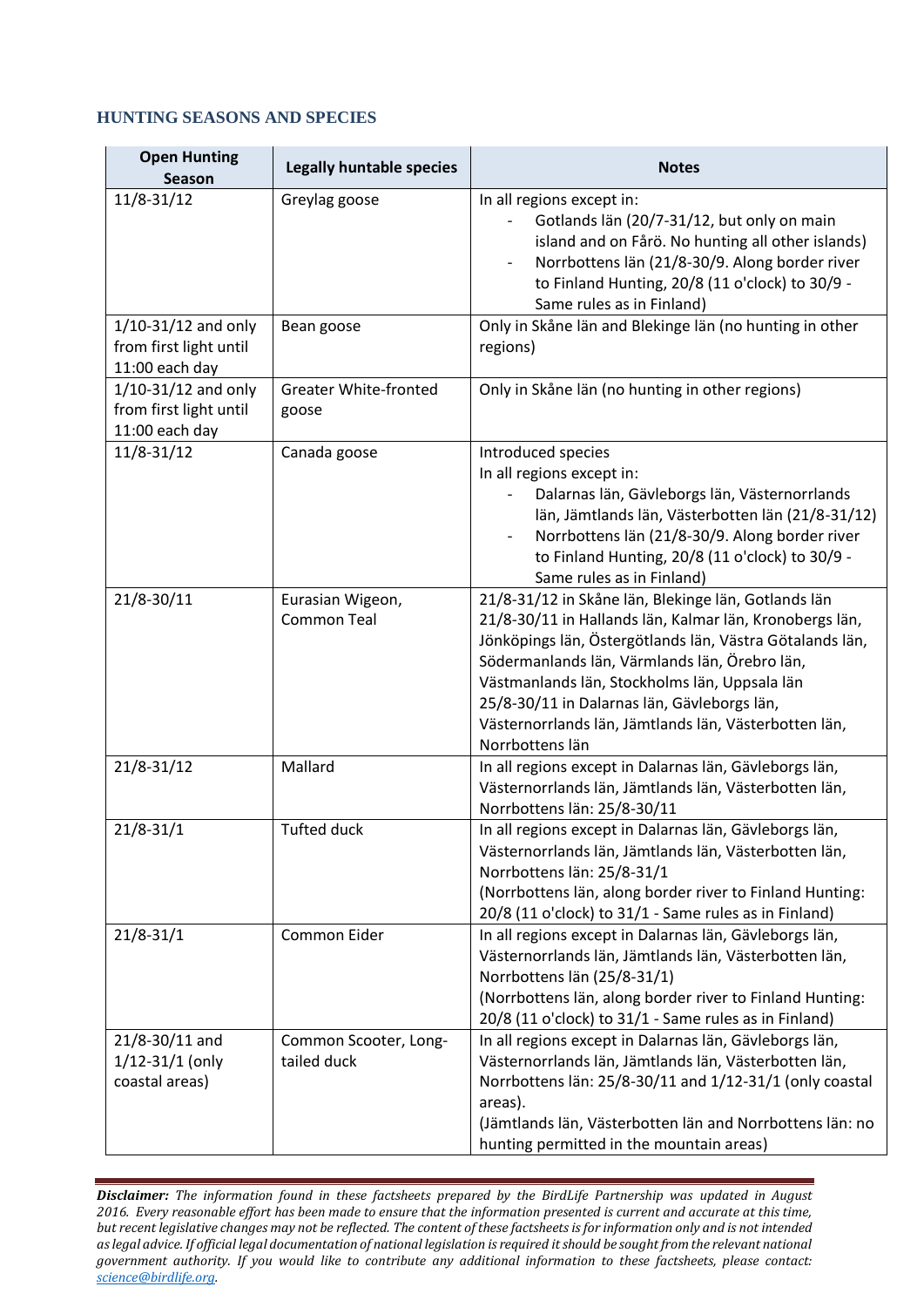|               |                                | (Norrbottens län, along border river to Finland: 20/8 (11                                                       |
|---------------|--------------------------------|-----------------------------------------------------------------------------------------------------------------|
|               |                                | o'clock) to 30/11 - Same rules as in Finland)                                                                   |
| $21/8 - 31/1$ | Common Goldeneye,<br>Goosander | In all regions except in Dalarnas län, Gävleborgs län,<br>Västernorrlands län, Jämtlands län, Västerbotten län, |
|               |                                | Norrbottens län: 25/8-31/1                                                                                      |
|               |                                | (Jämtlands län, Västerbotten län and Norrbottens län: no                                                        |
|               |                                | hunting permitted in the mountain areas)                                                                        |
|               |                                | (Norrbottens län, along border river to Finland: 20/8 (11                                                       |
|               |                                | o'clock) to 31/1 - Same rules as in Finland)                                                                    |
| 21/8-30/11    | Merganser                      | In all regions except in Dalarnas län, Gävleborgs län,                                                          |
|               |                                | Västernorrlands län, Jämtlands län, Västerbotten län,                                                           |
|               |                                | Norrbottens län: 25/8-30/11                                                                                     |
| 25/8-15/11    | <b>Hazel Grouse</b>            | No hunting in Skåne län and Gotlands län                                                                        |
|               |                                | 25/8-30/9 in Blekinge län, Hallands län, Kalmar län,                                                            |
|               |                                | Kronobergs län, Jönköpings län, Östergötlands län, Västra                                                       |
|               |                                | Götalands län                                                                                                   |
|               |                                | 25/8-15/11 in Södermanlands län, Värmlands län, Örebro                                                          |
|               |                                | län, Västmanlands län, Stockholms län, Uppsala län,                                                             |
|               |                                | Dalarnas län, Gävleborgs län, Västernorrlands län,                                                              |
|               |                                | Jämtlands län, Västerbotten län, Norrbottens län                                                                |
| $25/8 - 31/1$ | Black grouse, Western          | Only males 1-15/9 and 1/1-31/1 in Skåne län                                                                     |
|               | Capercaillie                   | 25/8-30/9 and males also 1/1-31/1 in Blekinge län,                                                              |
|               |                                | Hallands län, Kalmar län, Kronobergs län, Jönköpings län,                                                       |
|               |                                | Östergötlands län, Västra Götalands län                                                                         |
|               |                                | 25/8-15/11 and males also 16/11-31/1 in Södermanlands                                                           |
|               |                                | län, Värmlands län, Örebro län, Västmanlands län,                                                               |
|               |                                | Stockholms län, Uppsala län, Dalarnas län, Gävleborgs                                                           |
|               |                                | län, Västernorrlands län, Jämtlands län, Västerbotten län,                                                      |
|               |                                | Norrbottens län                                                                                                 |
|               |                                | No hunting in Gotlands län                                                                                      |
| 25/8-15/11    | Willow Grouse, Rock            | 25/8-15/11 in Värmlands län, Gävleborgs län,                                                                    |
|               | Ptarmigan                      | Västernorrlands län                                                                                             |
|               |                                | 25/8-15/11 in Dalarnas län, except for Älvdalen area                                                            |
|               |                                | where hunting is allowed 25/8-28/2 (29/2)                                                                       |
|               |                                | 25/8-28/2 (29/2) in Jämtlands län                                                                               |
|               |                                | 25/8-31/1 for coastal areas and 25/8-15/3 for inland and                                                        |
|               |                                | mountain areas in Västerbotten län and Norrbottens län                                                          |
|               |                                | No hunting in other regions                                                                                     |
| $1/10-31/1$   | <b>Common Pheasant</b>         | Introduced species                                                                                              |
|               |                                | In all regions                                                                                                  |
| 16/9-31/10    | Grey partridge                 | In all regions except in Västernorrlands län, Jämtlands                                                         |
|               |                                | län, Västerbotten län, Norrbottens län: no hunting                                                              |
| 21/8-30/11    | Eurasian Woodcock              | In all regions except in Dalarnas län, Gävleborgs län,                                                          |
|               |                                | Västernorrlands län, Jämtlands län, Västerbotten län,                                                           |
|               |                                | Norrbottens län: 21/8-31/10                                                                                     |
| $1/8 - 31/3$  | Great Black-backed Gull,       | In all regions                                                                                                  |
|               | European Herring gull,         |                                                                                                                 |
|               | Mew gull                       |                                                                                                                 |
| 16/8-31/12    | Common Woodpigeon              | 16/8-28/2 (29/2) in Skåne län, Blekinge län, Hallands län                                                       |
|               |                                |                                                                                                                 |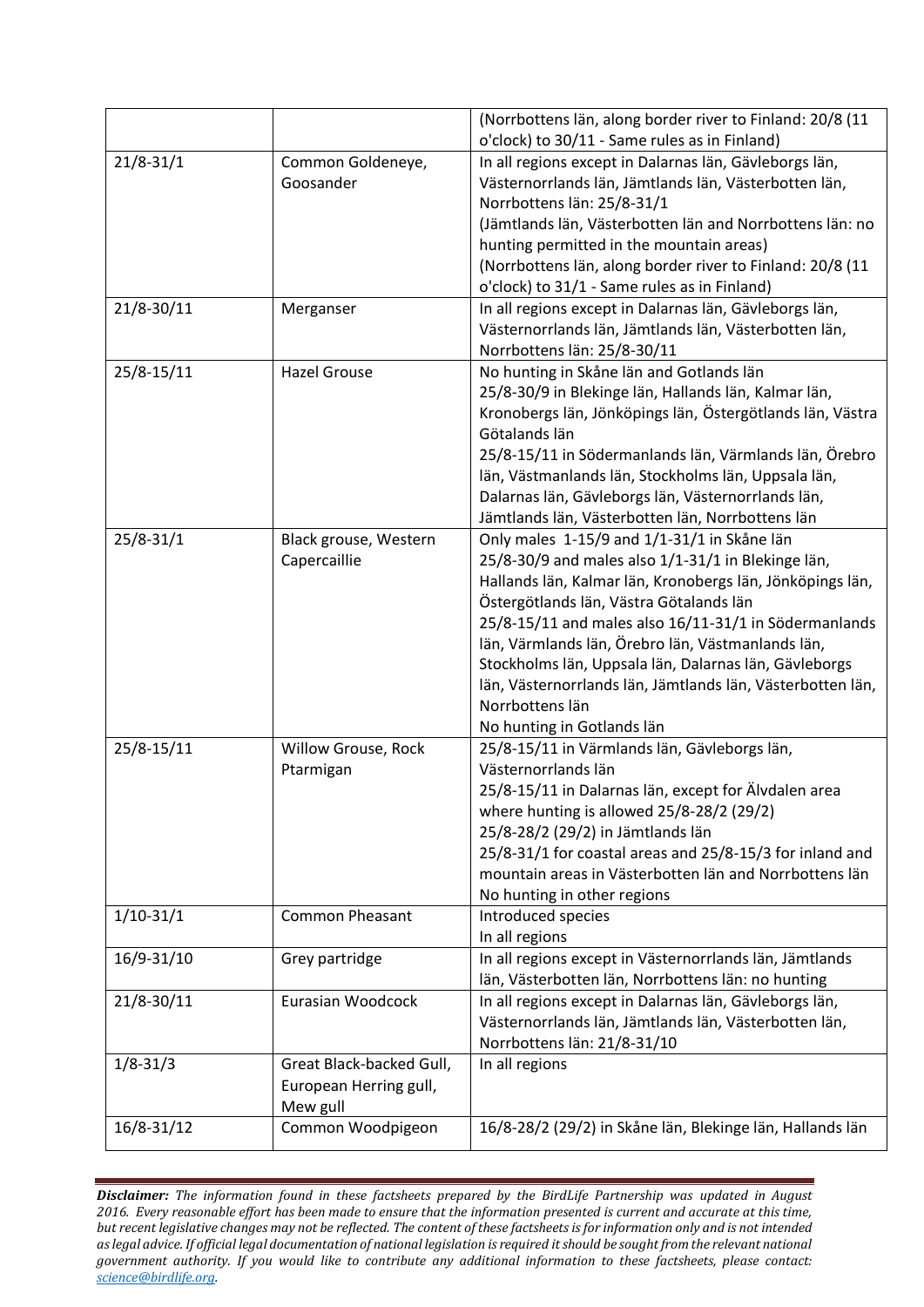|               |                                                          | 16/8-31/12 in Kalmar län, Kronobergs län, Jönköpings<br>län, Gotlands län, Östergötlands län, Västra Götalands<br>län, Södermanlands län, Stockholms län, Uppsala län<br>16/8-31/10 in Värmlands län, Örebro län, Västmanlands<br>län<br>1/8-31/10 in Dalarnas län, Gävleborgs län,<br>Västernorrlands län, Jämtlands län, Västerbotten län,<br>Norrbottens län |
|---------------|----------------------------------------------------------|-----------------------------------------------------------------------------------------------------------------------------------------------------------------------------------------------------------------------------------------------------------------------------------------------------------------------------------------------------------------|
| $21/8 - 31/3$ | Fieldfare                                                | In all regions                                                                                                                                                                                                                                                                                                                                                  |
| $1/7 - 15/4$  | Eurasian Jackdaw,<br>Hooded crow, Black-billed<br>Magpie | In all regions except in Västernorrlands län, Jämtlands<br>län, Västerbotten län, Norrbottens län: 16/7-30/4                                                                                                                                                                                                                                                    |
| $1/8 - 28/8$  | Rook                                                     | 1/8-28/8 in Skåne län and Hallands län<br>No hunting in all other regions                                                                                                                                                                                                                                                                                       |
| $16/7 - 31/3$ | Eurasian Jay                                             | In all regions                                                                                                                                                                                                                                                                                                                                                  |

### **TRAPPING SEASONS AND SPECIES**

| <b>Open Trapping Season</b> | <b>Legally trapped species</b>                                     | <b>Notes</b>                                                                                                                                                                                                                                                                                                                                                                                                                 |
|-----------------------------|--------------------------------------------------------------------|------------------------------------------------------------------------------------------------------------------------------------------------------------------------------------------------------------------------------------------------------------------------------------------------------------------------------------------------------------------------------------------------------------------------------|
| $1/7 - 15/4$                | <b>Hooded Crow</b><br><b>Black-billed Magpie</b><br>Common Jackdaw | It also possible to use traps in "pesticide" hunting of the<br>species and then the period is all-year around (see<br>below)                                                                                                                                                                                                                                                                                                 |
| $16/7 - 31/3$               | Eurasian Jay                                                       | It also possible to use traps in "pesticide" hunting of the<br>species and then the period is all-year around (see<br>below)                                                                                                                                                                                                                                                                                                 |
| $1/8 - 31/3$                | Great Black-backed Gull,<br>European Herring gull,<br>Mew gull     | It also possible to use traps in "pesticide" hunting of the<br>species and then the period is all-year around (see<br>below)                                                                                                                                                                                                                                                                                                 |
| Only pesticide hunting      | Feral pigeon                                                       | Only huntable as pesticide species but as that all-year<br>around (see below)                                                                                                                                                                                                                                                                                                                                                |
| 16/8-31/12                  | Common Woodpigeon                                                  | 16/8-28/2 (29/2) in Skåne län, Blekinge län, Hallands län<br>16/8-31/12 in Kalmar län, Kronobergs län, Jönköpings<br>län, Gotlands län, Östergötlands län, Västra Götalands<br>län, Södermanlands län, Stockholms län, Uppsala län<br>16/8-31/10 in Värmlands län, Örebro län, Västmanlands<br>län<br>1/8-31/10 in Dalarnas län, Gävleborgs län,<br>Västernorrlands län, Jämtlands län, Västerbotten län,<br>Norrbottens län |
| No season                   | Northern Goshawk                                                   | No season since it they are catched to be relocalized all-<br>year around                                                                                                                                                                                                                                                                                                                                                    |
| $1/10-31/1$                 | <b>Common Pheasant</b>                                             |                                                                                                                                                                                                                                                                                                                                                                                                                              |
| $21/8 - 31/12$              | Mallard                                                            | In all regions except in Dalarnas län, Gävleborgs län,<br>Västernorrlands län, Jämtlands län, Västerbotten län,<br>Norrbottens län: 25/8-30/11                                                                                                                                                                                                                                                                               |
| 16/9-31/10                  | Grey partridge                                                     | In all regions except in Västernorrlands län, Jämtlands<br>län, Västerbotten län, Norrbottens län: no hunting                                                                                                                                                                                                                                                                                                                |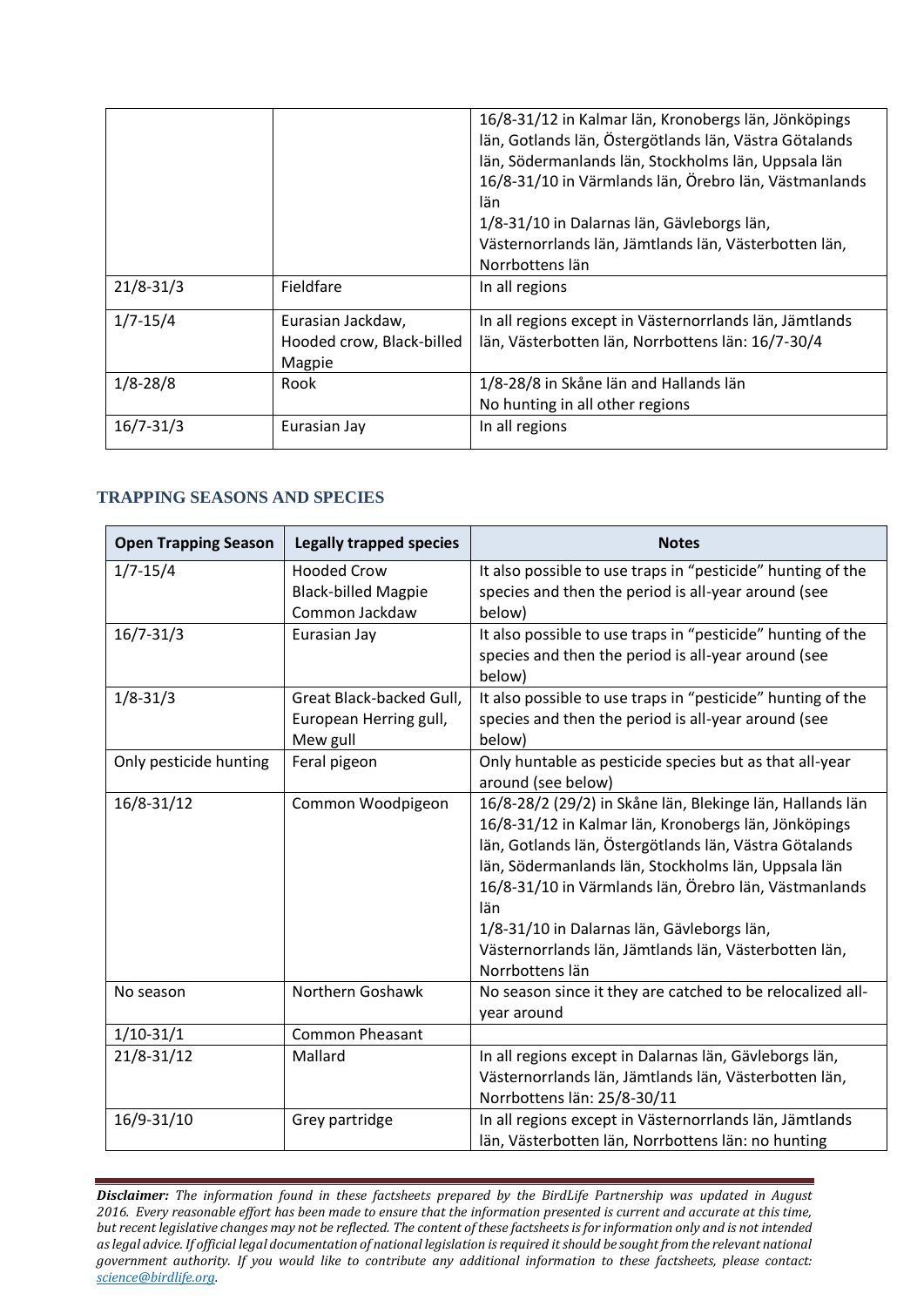| No season  | <b>Black Grouse</b>                 | No season since it is only used for scientific purpose and<br>the birds are released alive after catching                                                                                                                                                                                                                           |
|------------|-------------------------------------|-------------------------------------------------------------------------------------------------------------------------------------------------------------------------------------------------------------------------------------------------------------------------------------------------------------------------------------|
| 25/8-15/11 | Willow Grouse and Rock<br>Ptarmigan | 25/8-15/11 in Värmlands län, Gävleborgs län,<br>Västernorrlands län<br>25/8-15/11 in Dalarnas län, except for Älvdalen area<br>where hunting is allowed 25/8-28/2 (29/2)<br>25/8-28/2 (29/2) in Jämtlands län<br>25/8-31/1 for coastal areas and 25/8-15/3 for inland and<br>mountain areas in Västerbotten län and Norrbottens län |

### **TRADE AND PEST SPECIES**

| Legal trade                        | <b>Notes</b>                                                                    |
|------------------------------------|---------------------------------------------------------------------------------|
| <b>Greater White-fronted Goose</b> | Sweden has implemented the Bird directive and is following that when it         |
| Greylag Goose                      | comes to trading with species. Listed are birds that are allowed to trade       |
| Eurasian Wigeon                    | with in Sweden.                                                                 |
| <b>Common Teal</b>                 |                                                                                 |
| Mallard                            | There is possibilities to get special permits to trade with birds according to  |
| Northern Pintail                   | CITES directives.                                                               |
| Northern Shoveler                  |                                                                                 |
| Common Pochard                     |                                                                                 |
| <b>Tufted Duck</b>                 |                                                                                 |
| <b>Greater Scaup</b>               |                                                                                 |
| Common Eider                       |                                                                                 |
| Common Scooter                     |                                                                                 |
| <b>Willow Grouse</b>               |                                                                                 |
| Rock Ptarmigan                     |                                                                                 |
| <b>Western Capercaillie</b>        |                                                                                 |
| <b>Grey Partridge</b>              |                                                                                 |
| <b>Common Pheasant</b>             |                                                                                 |
| Common Coot                        |                                                                                 |
| European Golden Plover             |                                                                                 |
| Jack Snipe                         |                                                                                 |
| <b>Common Snipe</b>                |                                                                                 |
| Eurasian Woodcock                  |                                                                                 |
| Common Woodpigeon                  |                                                                                 |
| Legislation on "pest species"      | <b>Notes</b>                                                                    |
| Greylag Goose                      | These are the bird species seen as "pesticide" species in Sweden. The           |
| Bean Goose (NT)                    | hunting legislation then gives landowners possibility to hunt these species     |
| Canada Goose                       | if:                                                                             |
| <b>Barnacle Goose</b>              | 1) The included Geese species visiting unharvested fields                       |
| <b>Ruddy Duck</b>                  | 2) Any of listed species that are a sanitary inconvenience                      |
| <b>Great Black-backed Gull</b>     | 3) Any of the listed species except the geese if they are in a facility to stop |
| European Herring Gull (VU)         | damage from the species.                                                        |
| Mew gull                           | 4) Any of the listed species except the geese if they are in farming crops or   |
| <b>Black-headed Gull</b>           | in a garden centre to stop damage from the species.                             |
| Feral pigeon                       | 5) Any of the listed species except the geese if it is a special assignment     |
| Common Woodpigeon                  | from municipal executive boards handling the topics of environment and          |
| Fieldfare                          | protection of health                                                            |